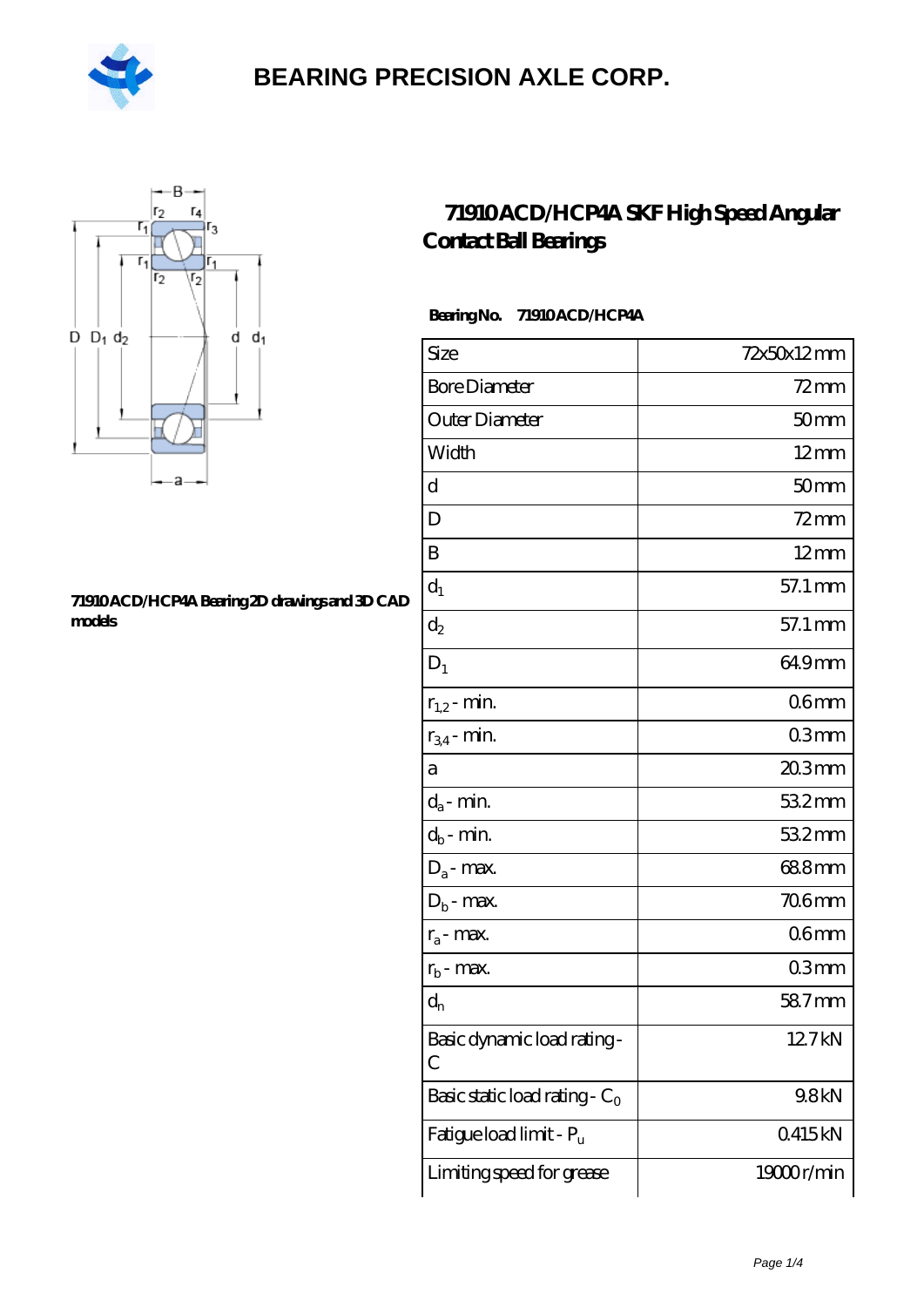

| lubrication                           |                 |
|---------------------------------------|-----------------|
| Limiting speed for oil<br>lubrication | 3000mm/min      |
| Ball - $D_w$                          | 635mm           |
| $Ball - z$                            | 25              |
| $G_{ref}$                             | $1.74$ cm $3$   |
| Calculation factor - e                | 068             |
| Calculation factor - $Y_2$            | 087             |
| Calculation factor - $Y_0$            | 038             |
| Calculation factor - $X_2$            | 0.41            |
| Calculation factor - $Y_1$            | 092             |
| Calculation factor - $Y_2$            | 1.41            |
| Calculation factor - $Y_0$            | 076             |
| Calculation factor - $X_2$            | 067             |
| Preload class $A - G_A$               | 80 <sub>N</sub> |
| Preload class $B - G_B$               | 160N            |
| Preload class $C - G_C$               | 320N            |
| Preload class $D - G_D$               | 640N            |
| Calculation factor - f                | 1.13            |
| Calculation factor - $f_1$            | 0.98            |
| Calculation factor - f <sub>2A</sub>  | 1               |
| Calculation factor - $f_{2B}$         | 1.07            |
| Calculation factor - $f_{\chi}$       | 1.12            |
| Calculation factor - $f_{ZD}$         | 1.17            |
| Calculation factor - $f_{HC}$         | 1.04            |
| Preload class A                       | 117N/micron     |
| Preload class B                       | 152N/micron     |
| Preload class C                       | 200N/micron     |
| Preload class D                       | 266N/micron     |
|                                       |                 |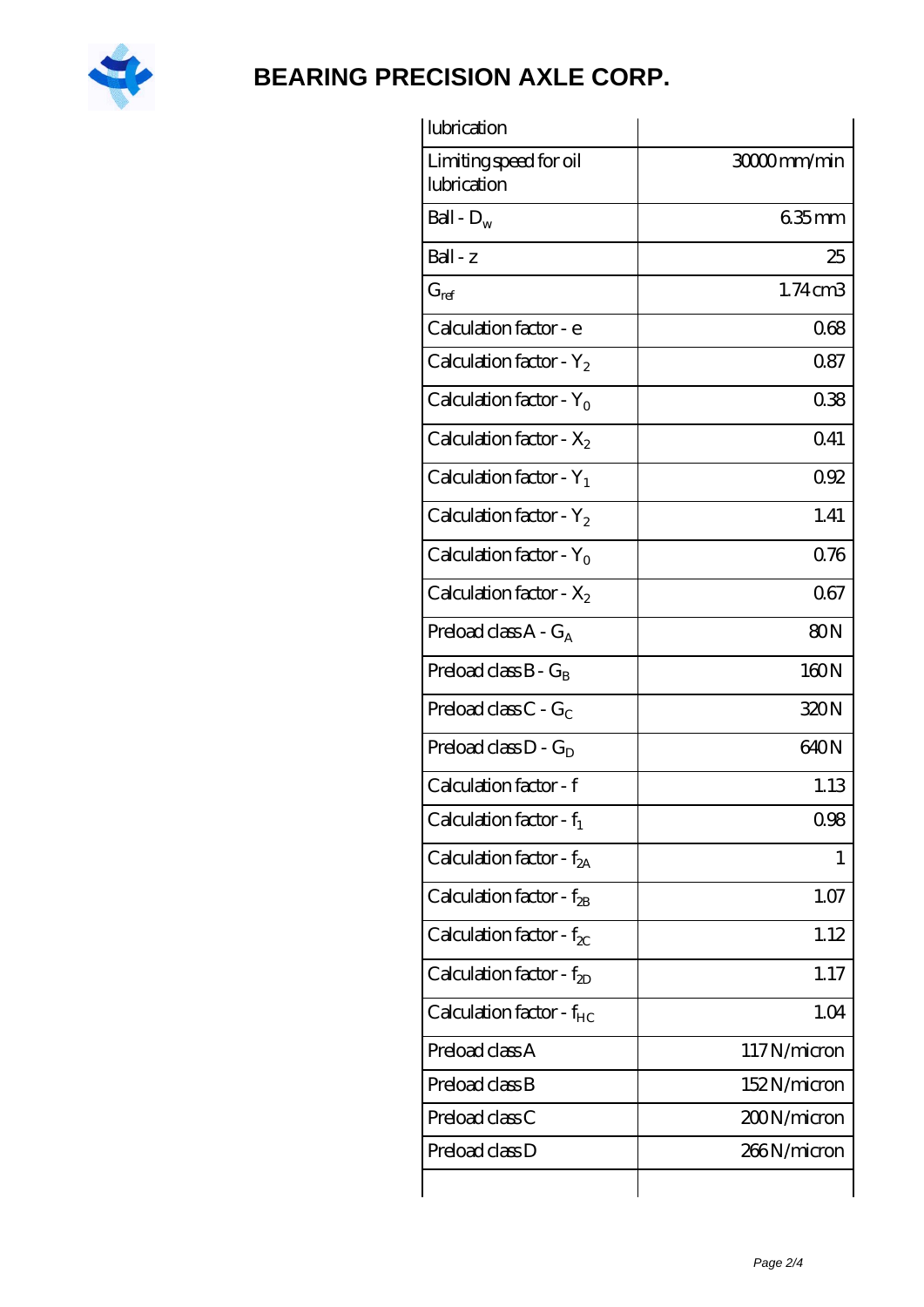

| $\mathrm{d}_{1}$                            | 57.1 mm             |
|---------------------------------------------|---------------------|
| $\mathrm{d}_2$                              | 57.1 mm             |
| $D_1$                                       | 64.9mm              |
| $r_{1,2}$ min.                              | 06 <sub>mm</sub>    |
| $r_{34}$ min.                               | 03mm                |
| d <sub>a</sub> min.                         | $532$ mm            |
| $d_b$ min.                                  | 532mm               |
| $D_a$ max.                                  | 688mm               |
| $Db$ max.                                   | <b>706mm</b>        |
| $r_a$ max.                                  | 06 <sub>mm</sub>    |
| $r_{\rm b}$ max.                            | 03mm                |
| $d_{n}$                                     | 587mm               |
| Basic dynamic load rating C                 | 12.7kN              |
| Basic static load rating $C_0$              | 9.8kN               |
| Fatigue load limit P <sub>u</sub>           | 0415kN              |
| Attainable speed for grease<br>lubrication  | 19000r/min          |
| Attainable speed for oil-air<br>lubrication | 3000r/min           |
| Ball diameter $D_w$                         | $635$ mm            |
| Number of balls z                           | 25                  |
| Reference grease quantity<br>$G_{ref}$      | $1.74 \text{ cm}^3$ |
| Preload class A $G_A$                       | 80N                 |
| Static axial stiffness, preload<br>class A  | $117N/\mu$ m        |
| Preload class $BG_R$                        | 160N                |
| Static axial stiffness, preload<br>classB   | 152N/μ m            |
| Preload class C $G_C$                       | 320N                |
| Static axial stiffness, preload<br>classC   | $200N/\mu$ m        |
| Preload class $D G_D$                       | 640N                |
| Static axial stiffness, preload             | 266N/µ m            |